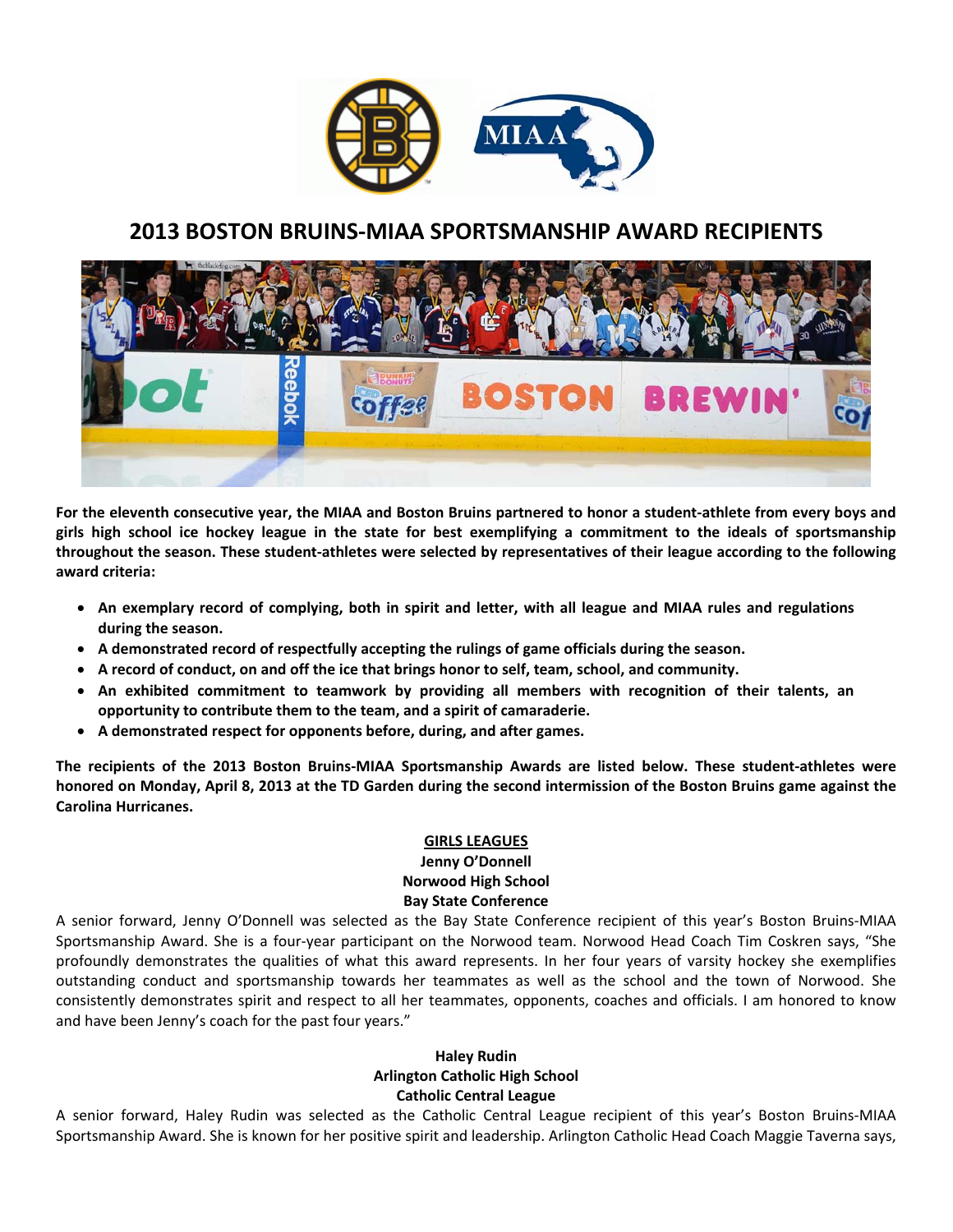"Haley Rudin exemplifies sportsmanship. She is one of the most motivating players on our team. She does not quit. Haley does not get a lot of ice time during games, but her enthusiasm and love for the game is outstanding. She is the heartbeat of our team."

# **Lindsay Gioioso Ursuline Academy Catholic Conference**

A junior forward, Lindsay Gioioso was selected as the Catholic Conference recipient of this year's Boston Bruins‐MIAA Sportsmanship Award. She is known for her leadership, sportsmanship and respect of officials. Lindsay is always the first player on the ice and the last to leave the ice. Ursuline Athletic Director Mike O'Connor says, "Lindsay always demonstrates complete respect for the other team. As the Athletic Director, I could not be happier with the selection. She is a wonderful young lady."

## **Meg Mader Shawsheen Valley Technical High School GEMIHL – Metro**

A senior forward, Meg Mader is known for her positive team spirit. She served as team captain this past season based upon her leadership. Shawsheen Head Coach Bob Roach says, "She was always cheering for the players who were on the ice playing every shift. Would never miss practice, and give 100%. She would build her teammates up with support and encouragement to do their best. With her hard work and dedication she got to play regularly on a line every game."

# **Olivia Konaxis Beverly High School GEMIHL – Northeast**

A senior forward, Olivia Konaxis is the GEMIHL – Northeast recipient of this year's Boston Bruins‐MIAA Sportsmanship Award. She was selected based upon her sportsmanship and leadership. She has a demonstrated respect for opponents as well as a record of conduct, on and off the ice that brings honor to self, team, school and community.

# **Caroline Robarge Wilmington High School Middlesex League**

A junior forward, Caroline Robarge is looked upon as a leader both on the ice and in the classroom. She committed just one penalty this past season. Caroline serves as a mentor to younger teammates and is very active in the community, volunteering with several local organizations. Wilmington Head Coach Jeff Covelluzzi says, "Caroline exemplifies the characteristics of a model high school student athlete. She competes at an extremely high level while keeping self control and poise in the heat of battle. The Middlesex League Freedom Division is proud to have her represent the league, as she has consistently demonstrated the true meaning of sportsmanship both on and off the ice."

# **Carly Campbell Duxbury High School SEMGHL – Coastal**

A senior on defense, Carly Campbell is a four‐year member of the Duxbury High School girls' ice hockey team. She is known for her positive attitude and dedication to the sport of ice hockey. Duxbury Head Coach Friend Weiler says, "Carly is a true team player and always puts the needs of her team before her own. I am proud to have Carly Campbell as a member of my team and I feel that she exemplifies the high standards that the MIAA promotes. I believe that character and sportsmanship go hand in hand and Carly has been an example of that throughout her high school career."

# **Samantha Coughlan Scituate High School SEMGHL – East**

A senior forward, Samantha Coughlan is a four‐year varsity team member. She served as a captain on the Scituate High School team this past season. Scituate Head Coach Caitlyn McGlynn says, "Sam is a young woman who shows respect for all. She is kind and respectful not only to her teammates and her coaches, but also to her opponents and opposing coaches. Samantha has played a big role on our team for the past four seasons, growing personally and as a player along the way."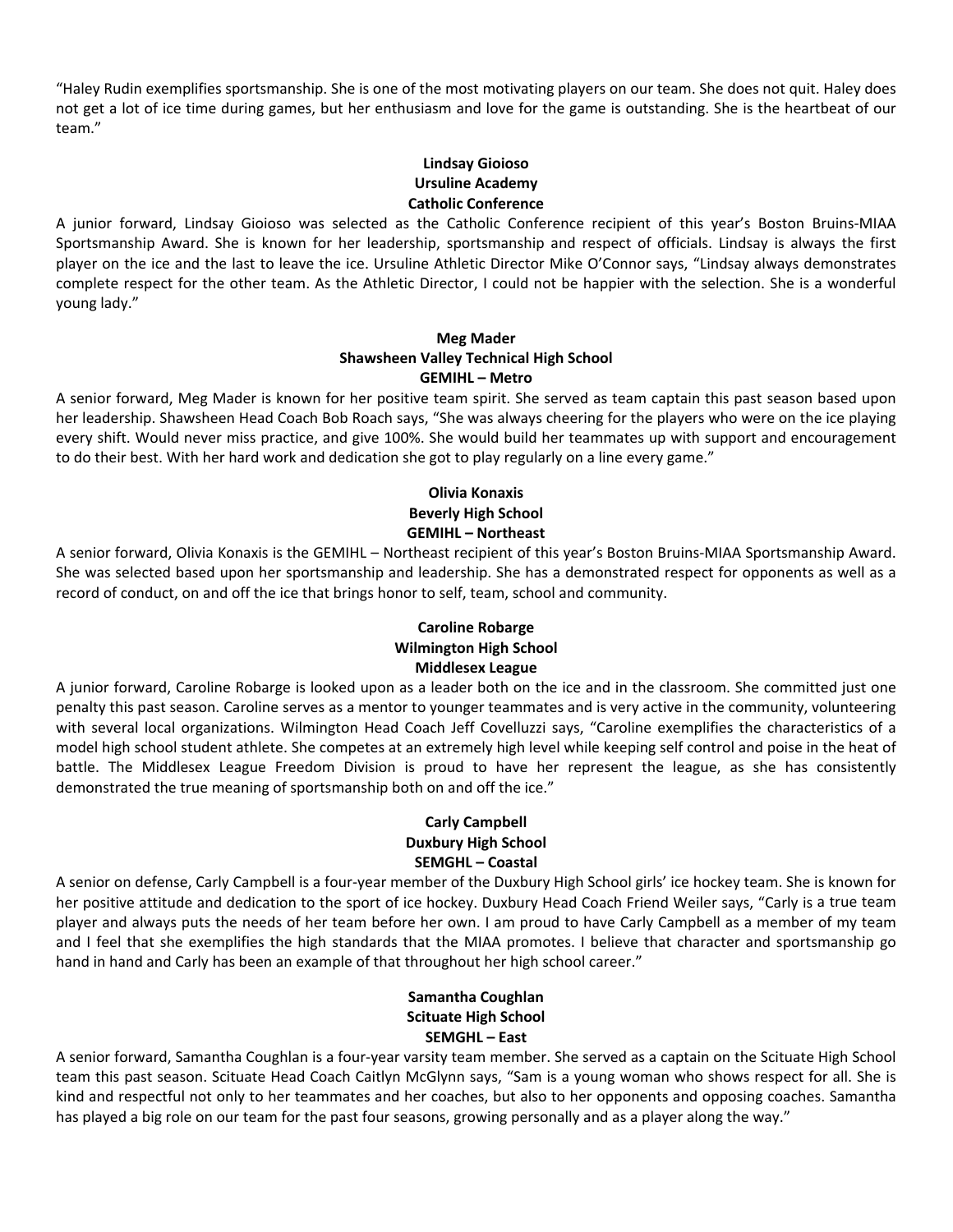# **Bethany Kelly Canton High School SEMGHL ‐ West**

A senior on defense, Bethany Kelly has shown exemplary sportsmanship throughout her career. She is known for her leadership and team‐first attitude. Canton Head Coach Dennis Aldrich says, "Bethany Kelly is the perfect example of what a high school student should be and how they all should act. She understands the value of teamwork and helping one another to achieve your goals. These goals in her mind are a compilation of great memories of working with friends in a competitive environment to better yourself. I hold Bethany Kelly in the highest regard."

## **BOYS LEAGUES**

#### **Kenny Fantasia Plymouth South High School Atlantic Coast League**

A senior goaltender, Kenny Fantasia served as a team captain this past season. He is known as a role model and for the leadership that he regularly displays. Kenny is quick to lend a helping hand, assist teammates and participate in community service activities. Plymouth South Head Coach Michael McCosh says, "As Kenny's coach I have always been amazed by Kenny's commitment and the example he leads for the other teammates. Other students have learned a great deal by following his lead. I know Kenny will continue throughout his future to set high goals for himself and make those he works with feel fortunate to know him. Simply put it has not only been a pleasure coaching Kenny Fantasia, it has been an honor."

# **David Fasano Braintree High School Bay State Conference**

A senior forward, David Fasano is a four‐year varsity participant. He served as team captain during his junior and senior seasons. Braintree Athletic Director Michael Denise says, "David is a model student‐athlete in the Braintree High School Athletic Department. He exemplifies the term student‐athlete by the way he conducts himself in the hallways, the classrooms, on the playing surfaces and in the community. He often spends his down‐time by helping with the Braintree Youth Hockey Learn-to-Skate program, thus promoting good sportsmanship and giving back to the community."

#### **Aaron Cyr Minnechaug Regional High School Berry Division**

A junior forward, Aaron Cyr plays on the top lines as well as the power play and penalty kill unit. Through the many minutes of ice time, Aaron only received one penalty this past season. He was also selected as a team captain. Minnechaug Head Coach Greg Palm says, "He works extremely hard during practice and in the games and he interacts well with his teammates to help make them a better unit and he is quick to share the praise with his team. He is always respectful to his teammates, opposing players, coaches and the officials. He represents himself, his family and our school with class, win or lose."

### **Tyler Amaral Durfee High School Big Three**

A senior on the Durfee High School team, Tyler Amaral has spent time as a forward, defenseman and goalie. He is a two‐year captain whose older brother Chad is a previous recipient of the Boston Bruins‐MIAA Sportsmanship Award. Durfee Head coach Kevin Robinson says, "Tyler has been a two‐year captain for Durfee and carried the responsibilities of leading his team through communication, support and action, communicating with officials, communicating with coaches and keeping up with high standards in the classroom."

# **Edward White East Boston High School Boston City League**

A sophomore forward, Edward White is a leader on the East Boston team. He is known for his leadership and sportsmanship. East Boston Head Coach Bob Anthony says, "Edward's conduct off the ice is what other players should live up to. He was a key person in the community with his help during the Breast Cancer Hockey Tournament for Boston Medical Center this year. He is also one of the reasons the high school hockey team was the winner of the James Mulloy Sportsmanship Award."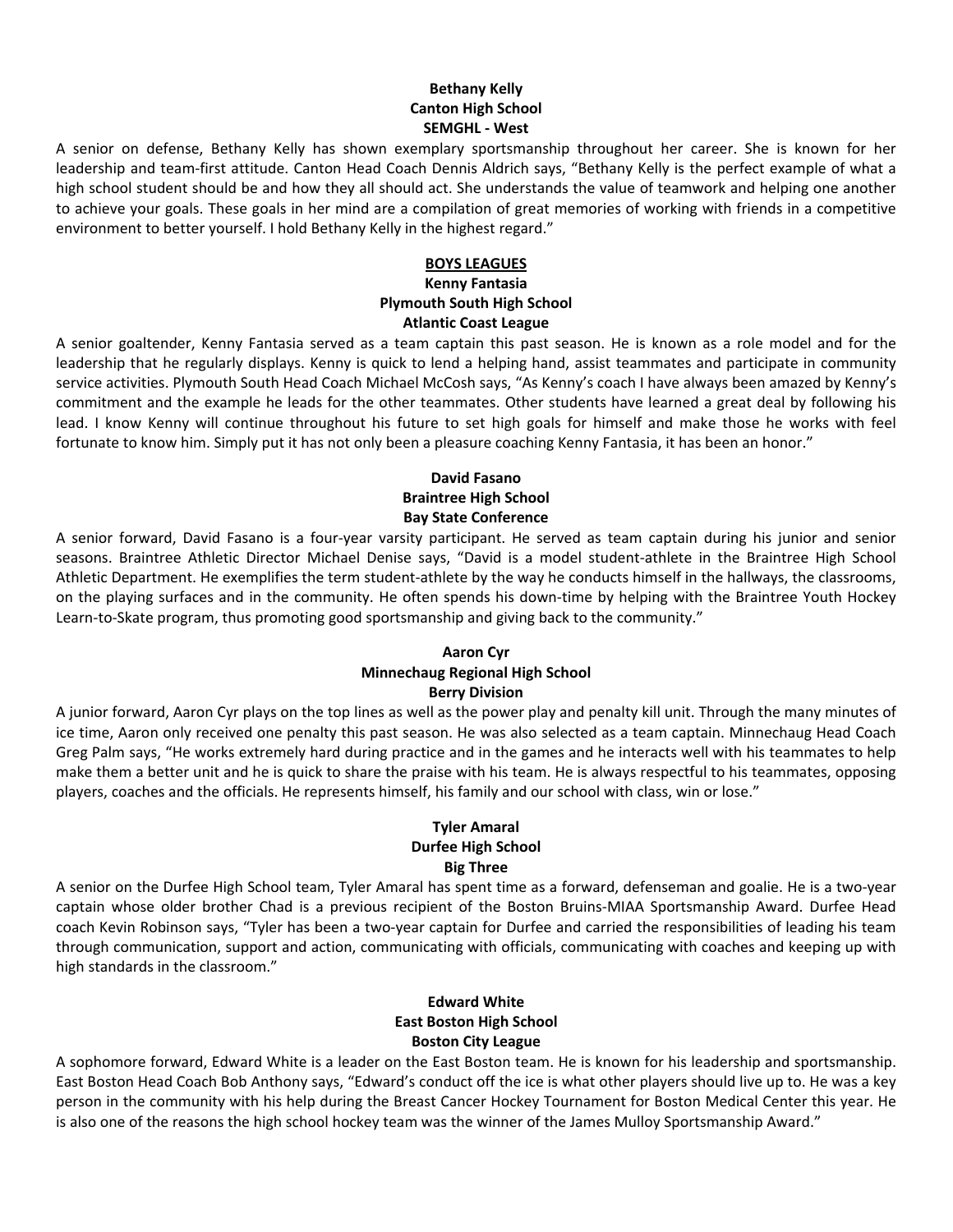# **Evan King Amesbury High School Cape Ann League**

A senior goalie, Evan King was elected by his teammates as a team captain for the past two seasons. He is a leader by example and a positive role model. Amesbury Head Coach Christopher Kuchar says, "Evan King possesses qualities and forward thinking that are rare these days in a high school senior. During his high school career, which includes academics and athletics, Evan King has dedicated his mind, body and soul to becoming the best person he can be. Above all, he is a gentleman and sportsman in the truest sense of the words."

### **Cam and Chris Collier Matignon High School Catholic Central League – Large**

Twin brothers Cam and Chris Collier were selected by the Catholic Central League – Large as this year's recipients of the Boston Bruins‐MIAA Sportsmanship Award. As a senior forward and defenseman, they are known for their sportsmanship and setting a positive example. Cam and Chris have established themselves as leaders on the Matignon team and consistently demonstrate respect for opponents and officials before, during and after games.

### **George Wells Saint Joseph Preparatory School Catholic Central League – Small**

A senior goaltender, George Wells was selected to represent the Catholic Central League – Small as this year's Boston Bruins‐ MIAA Sportsmanship Award recipient. George was selected based upon a record of conduct, on and off the ice that brings honor to self, team, school and community. He has also demonstrated a commitment to teamwork by providing all members with recognition of their talents, an opportunity to contribute them to the team.

# **Nick Vienneau Minuteman High School Commonwealth Athletic Conference**

A sophomore defenseman, Nick Vienneau was selected by the Commonwealth Athletic Conference as this year's recipient of the Boston Bruins‐MIAA Sportsmanship Award. Nick is recognized for his record of conduct on and off the ice, demonstrated respect for opponents and officials, and commitment to teamwork.

#### **Nick Tavis Nashoba Regional High School Coughlin Conference**

A junior center, Nick Tavis is known for his team‐first attitude and selfless demeanor. He is commonly complimented by opposing coaches for his sportsmanship. Nashoba Head Coach Steve Kendall says, "He is a guy to whom I can point as an example of what can be accomplished with effort and hard work. He is the same in the classroom. He works hard on every assignment, asking questions to clarify and making sure he meets expectations. He is a true leader, even as an underclassman."

# **Cam Couture Somerset Berkley Regional High School Eastern Athletic Conference**

A senior defenseman, Cam Couture is known for his respect of the game and knowledge of the rules. He serves as a youth hockey official with an excellent understanding of the sport. Somerset Berkley Head Coach Kevin Snyder says, "This student athlete with his record of excellence in the classroom, mostly high honors, during his four years. Willing to help at all cause, driving players to practice that might take his position. His contributions, honor to the team, and spirit of camaraderie this winter season, Cam Couture is the Somerset Berkley Ice Hockey Sportsmanship Award winner.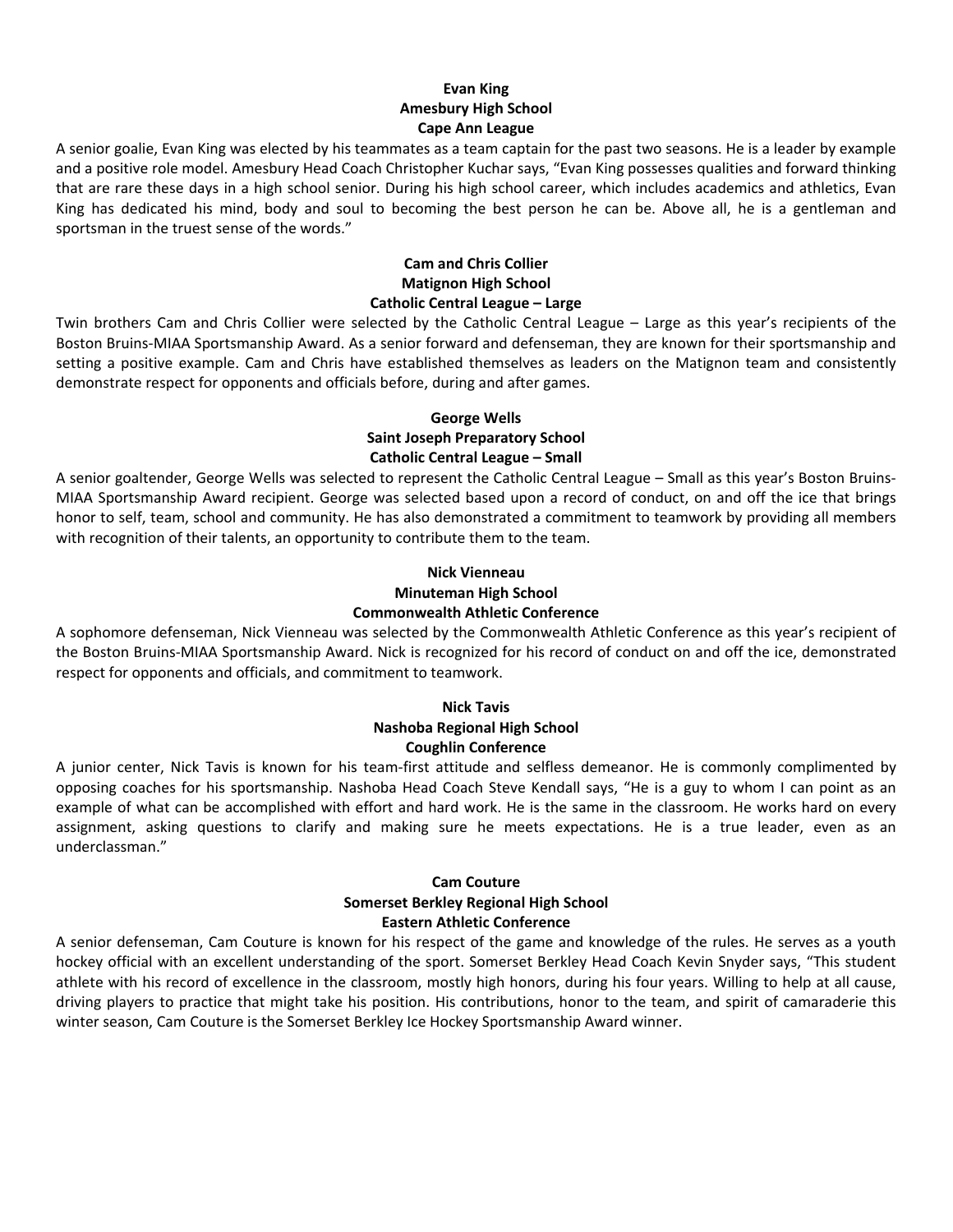# **Josh Brandl Greenfield High School Fay Division**

A senior forward, Josh Brandl is a five‐year member of the varsity ice hockey team. He is known for the respect and leadership that he exhibits for teammates. Greenfield Head Coach Michael Duclos says, "He is one to make sure the officials are thanked after every game, win or lose. He is one kid every coach loves to have, always willing to learn, even his senior year."

## **Jake Porrazzo Medford High School Greater Boston League**

A senior forward, Jake Porrazzo was the leading scorer on the Medford team this past season. In addition to his success on the ice, Jake is an honors student and a leader in the community through several community service activities. Medford Head Coach Steven DeBenedictis says, "On the ice Jake was our leading scorer, and beyond that he has played the game the right way every time he steps on the ice. He respects his teammates, opponents, and officials. He understands how important it is to represent his school and his city. It has been a privilege to be his coach and I couldn't be more proud of him for the person he is."

#### **Andrew Leitch Mount Greylock Regional High School Hennessy League**

A senior goaltender, Andrew Leitch is a four‐year member of the Mt. Greylock‐St. Joseph Co‐Operative Ice Hockey Team. He was the recipient of the Berkshire County Ice Hockey Officials Association Donald Troy Sr. Sportsmanship Award this past season. Andrew volunteers his time as a goalie coach for youth hockey and is an honors student. Berkshire NIHOA President Bill Loehr says, "The Troy Sportsmanship Award has evolved into one of the most prestigious awards given to a Berkshire County high school student athlete. Players considered for the award possess many of the attributes promoted and dedicated to by Mr. Troy. These include good sportsmanship, team leadership, respect of officials, coaches, teammates and others, dedication to team and a true desire to promote the game of ice hockey."

# **Imani Pina Stoughton High School Hockomock League**

A senior forward, Imani Pina is a two‐year varsity hockey player at Stoughton High School. He is known for showing exemplary sportsmanship, leadership and positive behavior. Stoughton Head Coach Dan Mark says, "During Imani's time on the varsity, I have never seen him disrespect officials or opposing players. He has been a great influence on the younger players on my team. Imani was our vocal, always emphasizing positive messages before, during and after every game. He has only played hockey for three years, but worked hard to improve as a player and was very coachable."

# **Nick Gorski**

**Central Catholic High School**

## **Merrimack Valley Conference/Dual County League – Division 1**

A senior defenseman, Nick Gorski served as a team captain this past season. He is known for his work ethic and humble personality. Central Catholic Head Coach Michael Jankowski says, "He worked hard and persevered, getting better each season. This was a pattern for Nick both on and off the ice. While Nick worked hard to get bigger, stronger and faster, he did the same academically, earning himself spots in AP classes in his Junior and Senior year. This is who Nick is."

## **Jordan Dow**

# **Lincoln‐Sudbury Regional High School**

## **Merrimack Valley Conference/Dual County League – Division 2**

A senior center, Jordan Dow has excelled as a hockey player for four seasons at Lincoln‐Sudbury. He is a two‐year captain that is known for his leadership and service. Jordan organized a benefit game for the 1Lt. Scott F. Milley Foundation that raised over \$15,000. Lincoln‐Sudbury Head Coach Peter Elenbaas says, "He's a star on and off the ice. He gives back to his team and his community. He competes at the highest level every game but honors officials and opponents at all times."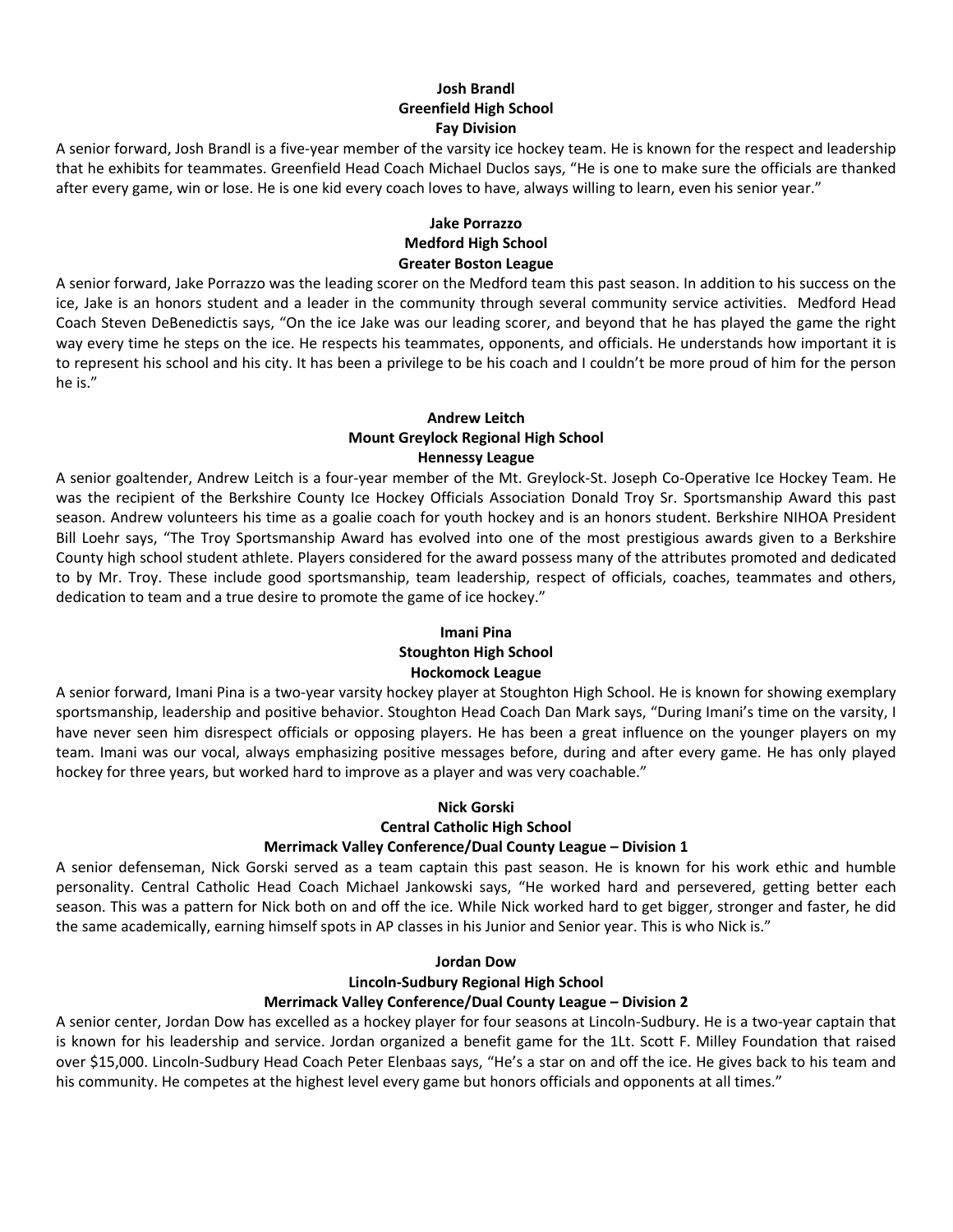### **Ryan Sheehy Lowell High School Merrimack Valley Conference/Dual County League – Division 3**

A senior center, Ryan Sheehy served as a captain on the Lowell team. Known for his sportsmanship, Ryan has not received a penalty for two consecutive seasons. Lowell Head Coach William Donahue says, "Ryan was always first in line after each game to congratulate the opponent for a great job in some very hard‐fought games. He would insist that respect be given to the players and coaches on the opposing teams from himself and his teammates. Ryan is a first class citizen away from the ice and a great ambassador for Lowell High School hockey and the sport in general."

# **Bobby Giordano Stoneham High School Middlesex League**

A senior goaltender, Bobby Giordano was selected as the Middlesex League recipient of this year's Boston Bruins‐MIAA Sportsmanship Award. He is known for his leadership and positive example within the school and community. Bobby consistently demonstrates sportsmanship and respect for opponents. Stoneham Head Coach Paul Sacco says, "He exemplifies true leadership both on and off the ice. Not only was his play on the ice outstanding, keeping the team in all of our games, but he was an outstanding role model for the team and fellow students at Stoneham High School."

### **John Papasodora Revere High School Northeastern Conference**

A senior goaltender, John Papasodora is known for his leadership and dedication. He is an All‐Northeastern Conference Team member. This past season, John volunteered to change positions from goalie to forward in order to help the team. Revere Head Coach Joe Ciccarello says, "I have been teaching and coaching for the last 20 years and I have known John for the last four years, and when I think of a sportsmanship award honoring character, teamwork and respectful behavior, I honestly can think of no other player I have coached in my career that deserves it more than John."

### **Joey Gomes Dartmouth High School Old Colony League**

A senior forward, Joey Gomes served as a captain on the Dartmouth team this past season. He is known for his leadership and has played an important role as a mentor to teammates. Dartmouth Athletic Director Jeff Caron says, "Joey exemplifies the MIAA way! He is well respected by all of his teammates, as well as opponents. This is easy to see on the bench and on the ice before and after games. He is also popular amongst officials who respect the way he plays and respects the game."

### **Christopher Ryan Whitman‐Hanson Regional High School Patriot League**

A senior forward, Christopher Ryan is the Patriot League recipient of this year's Boston Bruins‐MIAA Sportsmanship Award. He was selected based upon a record of conduct, on and off the ice that brings honor to self, team, school and community as well as a demonstrated respect for opponents and officials before, during and after games.

# **Adam Kmetz Groton‐Dunstable Regional High School Roy Conference**

A senior forward, Adam Kmetz is a two‐year captain on the Groton‐Dunstable team. He was voted as the team Most Valuable Player and recipient of the 2013 Hobey Baker Character Award. He took a leadership role in organizing a team effort to honor Veterans organizations. Groton‐Dunstable Head Coach Phil Rowley says, "After every game he's the first one to line up and go through the line telling opponents what a great game and wishing them well and good luck. Adam is the exact type of student‐ athlete that deserves the Boston Bruins‐MIAA Sportsmanship Award."